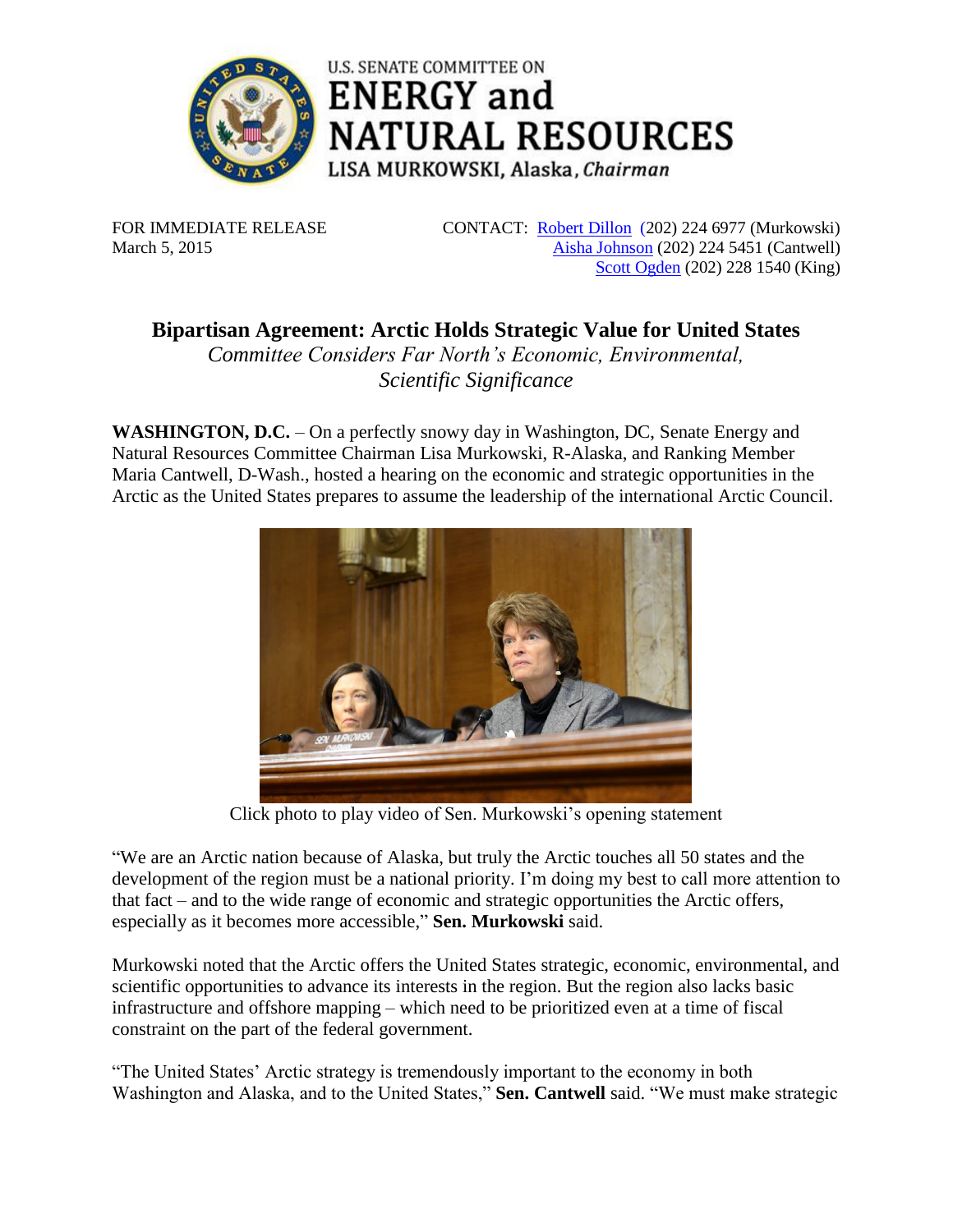investments in Arctic science, which will help us understand the impacts of climate change on Arctic communities – but will also better inform our strategy for dealing with everything from rescue operations to potential oil spills."



Click photo to play video of Ret. USCG Adm. Papp

Ret. U.S. Coast Guard Adm. Robert Papp, the State Department's special representative for the Arctic, acknowledged that the United States has a lot of work to do developing the necessary infrastructure and navigational aids to support the increasing amount of activity in the Arctic, including committing new icebreakers to the region.



Click photo to play video of Mayor Brower

North Slope Borough Mayor Charlotte Brower, of Barrow, Alaska, urged committee members to listen to the people of the Arctic and ensure they have a say in how the region is developed. She also spoke of the importance of allowing local Alaskans to access the natural resources on their lands so that they could afford to invest in services and infrastructure.

"If we were to wait for the federal government and the state of Alaska to do our services, in the very harsh region we live in, we'd never get anything done," **Mayor Brower** said.

Sen. Murkowski stressed the need for the federal government to share a portion of revenue from future oil and natural gas production in the federal waters off Alaska's coast with the state and local communities. Doing so is a matter of fairness and would provide a means to support the development of adequate infrastructure, Murkowski said. *Video:* <http://bit.ly/1CCovc3>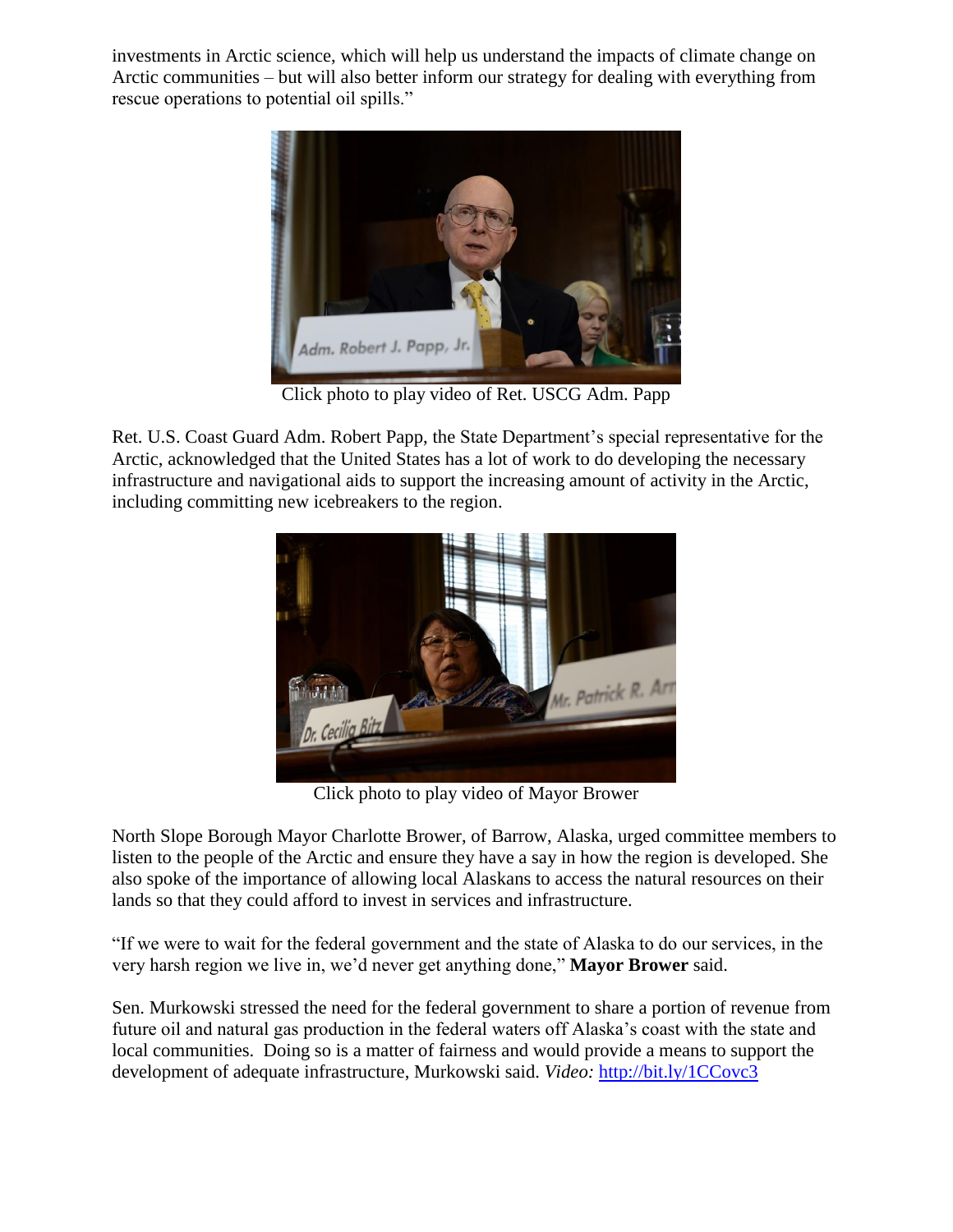The United States in April will begin a two-year chairmanship of the eight-nation Arctic Council, which presents an opportunity to demonstrate greater leadership on development of the region.

"Not since the Age of Exploration – when the search for the Northwest Passage motivated the exploration of both coasts of North America – has so much attention been focused on the Arctic," **Sen. Murkowski** said. Alaska's senior senator said she intends to draft legislation on Arctic infrastructure. *Video:* <http://bit.ly/1KsHgmr>



Click photo to play video of Sen. King

"As the climate changes and the Arctic continues to open, the strategic significance of the region will only grow more important, both for Maine and for the rest of United States," said **Sen. Angus King**, I-Maine. "In essence, what we are seeing before our eyes is the revealing of a new and enormously important ocean resource with respect to energy, security, and commerce. That presents us not only with challenges, but also with opportunities to work collaboratively with nations in the region and to demonstrate how this kind of situation can be peacefully and thoughtfully developed. However, it's going to take leadership and preparation on the part of the United States, which is why it was so critical to have this hearing today and to establish the Arctic Caucus with Sen. Murkowski."

Sen. King also asked Adm. Papp about the maritime infrastructure needs in the Arctic. *Video:* <http://bit.ly/1aNf6T7>

Sens. Murkowski and King this week announced the formation of a [Senate Arctic Caucus](http://www.murkowski.senate.gov/public/index.cfm/pressreleases?ID=1ce5edcb-540d-4c43-b264-56bdbb570755) to raise awareness of the opportunities and challenges in infrastructure and facing the United States in the Arctic.

"We need to shake the notion that the Arctic is nothing but a snowglobe; something that can be watched, studied, and admired from afar," **Sen. Murkowski** said. "A lot of people live there and have for thousands of years. We need to listen to them more – as Mayor Brower and the Alaska legislators who testified here today said – to ensure their economic security and future success."

Archived video of the full hearing is available on the Senate Energy and Natural Resources Committee [website.](http://www.energy.senate.gov/public/index.cfm/2015/3/united-states-arctic-opportunities-hearing)